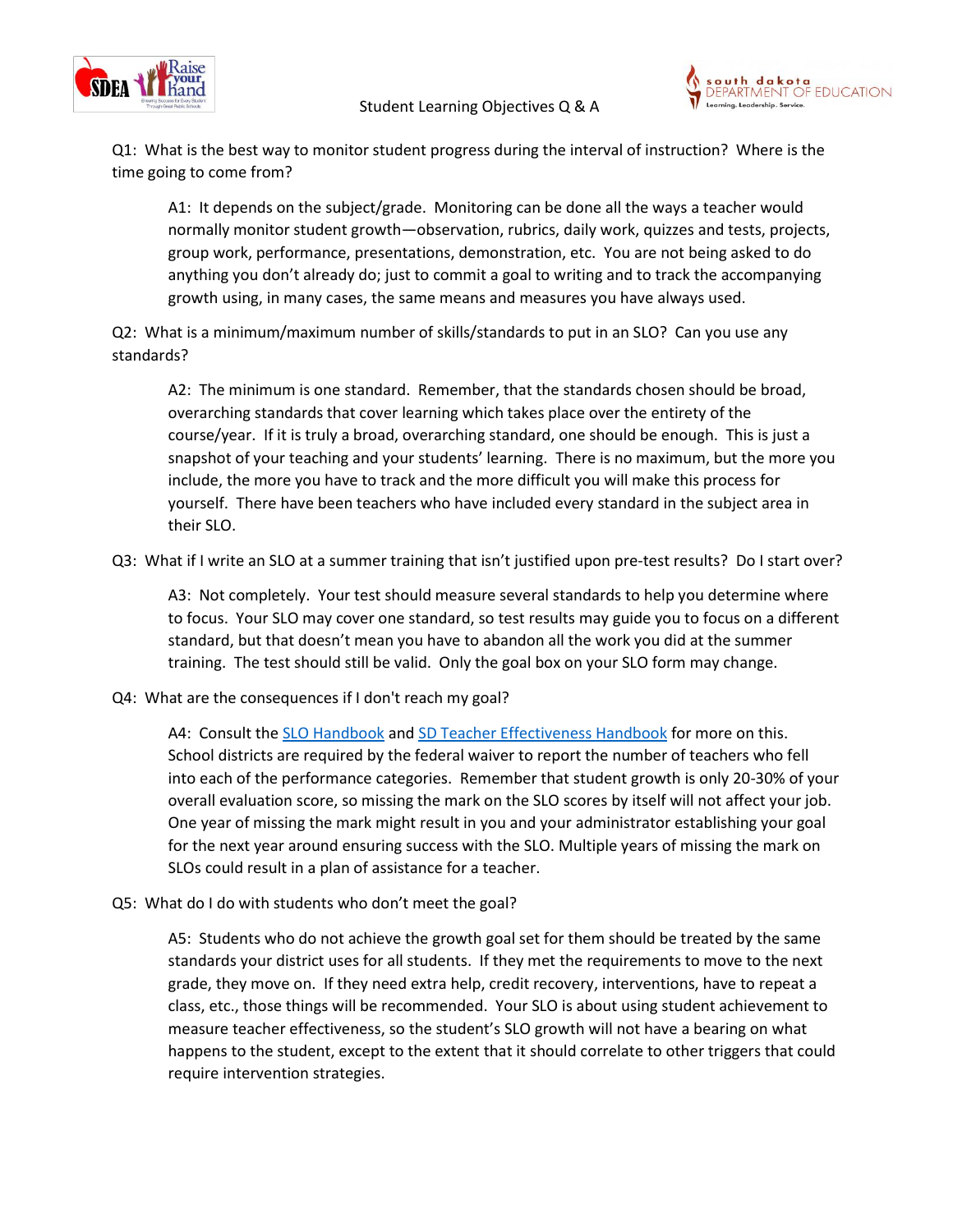



Q6: How do you include attendance issues in your SLO?

A6: If you have a lot of transience issues in your district, you CAN AND SHOULD include a statement in the section of your SLO that describes the student population that further defines the group with a minimum attendance standard. (I.E. "Students who miss more than 20 days of instruction in this subject area will be excluded from the SLO population for determining teacher effectiveness." Or, "Students whose attendance falls below 85% of class time in this subject area will not have their scores used in determining a teacher effectiveness rating."

Keep in mind that you may have students who miss a lot of class time, but who are able to keep up with the work and who still test well. You might want them included in your teacher effectiveness rating calculation.

Q7: How do SLOs impact teacher evaluation?

A7: Consult [SD Teacher Effectiveness](http://doe.sd.gov/oatq/documents/TeachEff.pdf) Handbook pp. 19-20, 25-26. Remember that evaluation language is negotiable, so don't forget to consult your locally negotiated master agreement and/or district policy on evaluation.

Q8: If some students master the pre-test or reach their goal immediately, what are some ideas to help them further grow but not taint test or data? Must I change the post-test?

A8: Early mastery should not taint your test or data. This merely tells you where this group of students is beginning the year and should be used to drive the targets you set for them. Differentiated goals in your SLO will allow for you to set a higher target for these students without unfairly raising the bar for all students.

If some do master early after the goal has been set, create a new goal for them. You aren't required to alter the SLO because students reach the target, but it should guide future goals to make sure they realistically cover the interval of instruction.

You don't have to change the post-test because of high scores. If your goal is differentiated the student who scored 100% may be challenged to maintain, or you may administer a different test to him/her just to check for additional growth.

Q9: How many/what artifact types are there and how many do I need? Does each component need artifacts?

A9: See p. 18 of the [SD Teacher Effectiveness](http://doe.sd.gov/oatq/documents/TeachEff.pdf) Handbook for a list of artifacts and how they can be used. Domains 2 and 3 are directly observable, so the components in those domains do NOT require artifacts. Your SLO IS an artifact and, depending upon which components of domains 1 and 4 your district has chosen, it may provide most of the documentation you need. There is nothing wrong with being efficient and making this SLO work to cover multiple obligations in the evaluation/growth process.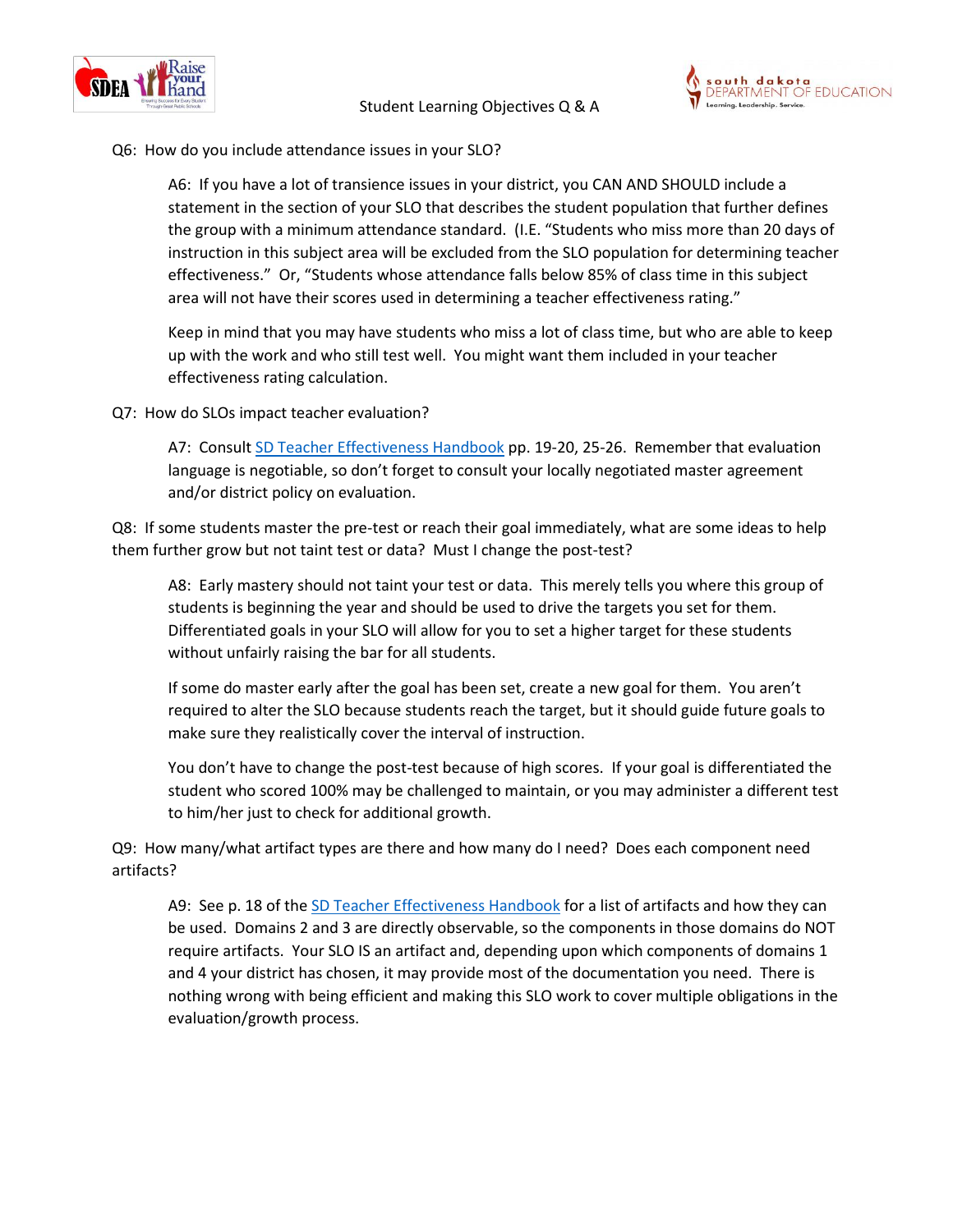



### Q10: How many students should be covered in an SLO?

A10: How many students are in the class/subject around which your SLO is written? The SLO should cover the entire group FOR WHOM YOU ASSIGN GRADES. If you have a multi-age/grade classroom or work with just a few students, it is acceptable to have a small population; however, it is also acceptable to broaden the SLO to cover students in the other grades/age levels. It is also acceptable to write a shared goal with another teacher who may teach the same subject/grade to get a bigger population. Do what works best for you!

# Q11: What changes can be made to the SLO and when?

A11: You can make changes to your instructional methods at any time. You can also adjust your SLO if there are circumstances beyond your control that will impact the growth goal, such as attendance issues. If circumstances truly dictate a modification needs to be made mid-SLO, you should make a change. You can modify the growth goal, or assessments used. There isn't much else you can legitimately change. Your district does NOT need to report a modification if your students reach the goal early and you create a second goal for them. That isn't a modification, but it is, essentially, a second SLO.

Q12: Level 4 in the scoring of most Danielson components refers to students leading rather than teachers. How would it look for students to pick their own SLO goal in K-3?

A12: The reference to students leading learning in level 4 of the Danielson model is referring to student autonomy over their own learning. The choices students have must be appropriate to their age and adolescent development. These choices can range from having students be responsible for turning their work into a tray, to choosing which novel or non-fiction book to read, to choosing how to demonstrate their learning to you. It generally does not include what the standards or outcomes for a class should be.

Your SLO is something YOU are setting to measure YOUR level of effectiveness in helping your students to grow. It is not appropriate to have students picking their own goals for purposes of the SLO. This is a measure of YOUR teacher effectiveness. There is considerable teacher autonomy in this process. Don't give that autonomy away to others.

### Q13: If I teach Spanish, Algebra, and ESL, how do I pick which area to use for an SLO? Do I do them all?

A13: If you teach in a tested subject area or grade (Math, ELA/Reading grades 3-8 and 11; Science grades 5, 8, 11), your SLO must be in that subject/grade. If you don't have that constraint, it is a decision between you and your principal. Remember, this is not a measure of ALL teaching, but just a snapshot. If you teach in multiple tested grades and subjects you should write an SLO on only one of these subjects. You can write multiple SLOs but for the purpose of the evaluation you must choose only one.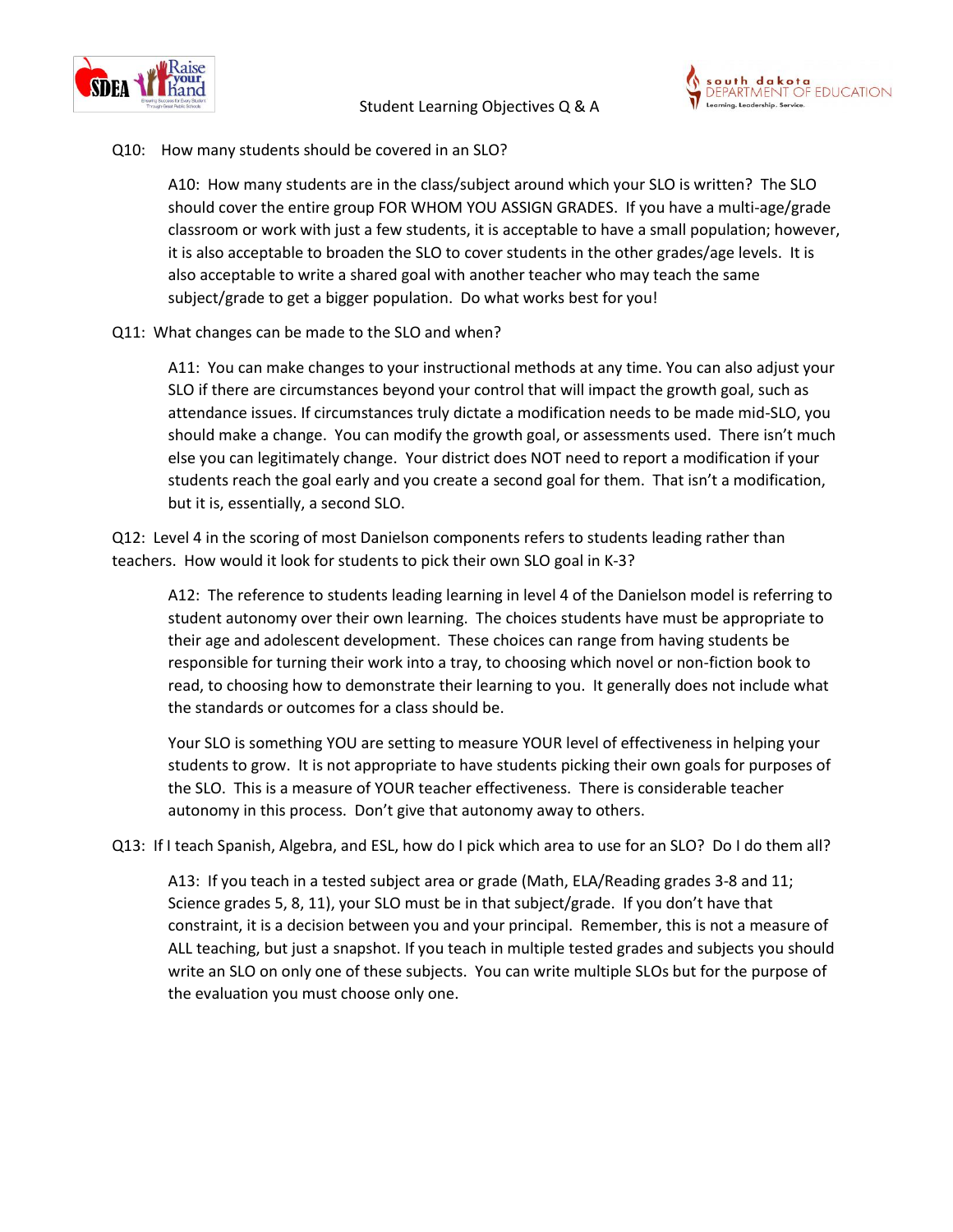



# Q14: How do you determine the various levels of growth in a differentiated SLO?

A14: If you are using a purchased assessment, it will likely give you predictions for student achievement. If it does, you should use them rather than set your own goals because they are based on valid, reliable statistical measurements.

You may base projections on your years of experience with a subject area when you use a teacher-created assessment. Consult with teachers in the grade above you to see where students need to be at the start of the next year and set your goal accordingly. Consult with teachers in the grade below you to determine past levels of student growth for each student. Consult with colleagues who teach what you teach to see what growth levels they are setting.

Q15: What makes a quality assessment? How do we ensure quality in teacher-made assessments?

A15: There are entire semester college courses and degrees devoted to assessments, so don't obsess too much over honing this to an exact science unless you want to pursue a graduate degree in assessment. You can, however, use assessment blueprints, the Assessment Planning [Guide](https://doe.sd.gov/secretary/documents/SLOPlannG.pdf) and th[e Assessment Quality Checklist](https://doe.sd.gov/secretary/documents/SLOCheckl.pdf) as a starting place. You can also encourage your district or local association to bring in additional training specifically on assessment blueprints, writing quality assessment items, creating/testing rubrics, etc. Training is available through the education service agencies in SD using training days provided by the state to bring them. Training is also available for free from **SDEA**.

Q16: How do you write SLOs for non-tested and specialty subject areas?

A16: There should still be standards to consult for any subject area. If there aren't specific state standards, check with your content area national professional organization to see if they have a set of recommended standards. Start with the standards and then determine your priority content, the assessment you want to use, etc. The flexibility you have in a specialty area is, in many ways, a gift because it allows you to be creative as a teacher; to not have to contend with standardized tests, etc. Use the tools we've provided to write your SLO and assessment and to check for quality.

### Q17: How do you write SLOs for EBD and very low cognitive students?

A17: Keep in mind it is a violation of federal law to have SLOs mirror IEPs. Also keep in mind that if you are responsible for giving grades to any students in a tested area (ELA or Math or Science) you MUST write your SLO around standards in that subject area. If you teach in a tested grade (3-8, 11 for ELA/Reading and Math, 5, 8, and 11 for Science), you must write the SLO for that grade of students at a minimum. Using differentiated goals should lend itself to this process extremely well because you are setting individual targets for students even if they are all in the same subject and overarching goal.

IF your primary responsibility as a teacher is to help your students manage behaviors and you are not primarily responsible for giving grades in a tested subject area, then you can create an SLO around behavioral issues or skills appropriate for low cognitive students, provided your administrator approves it.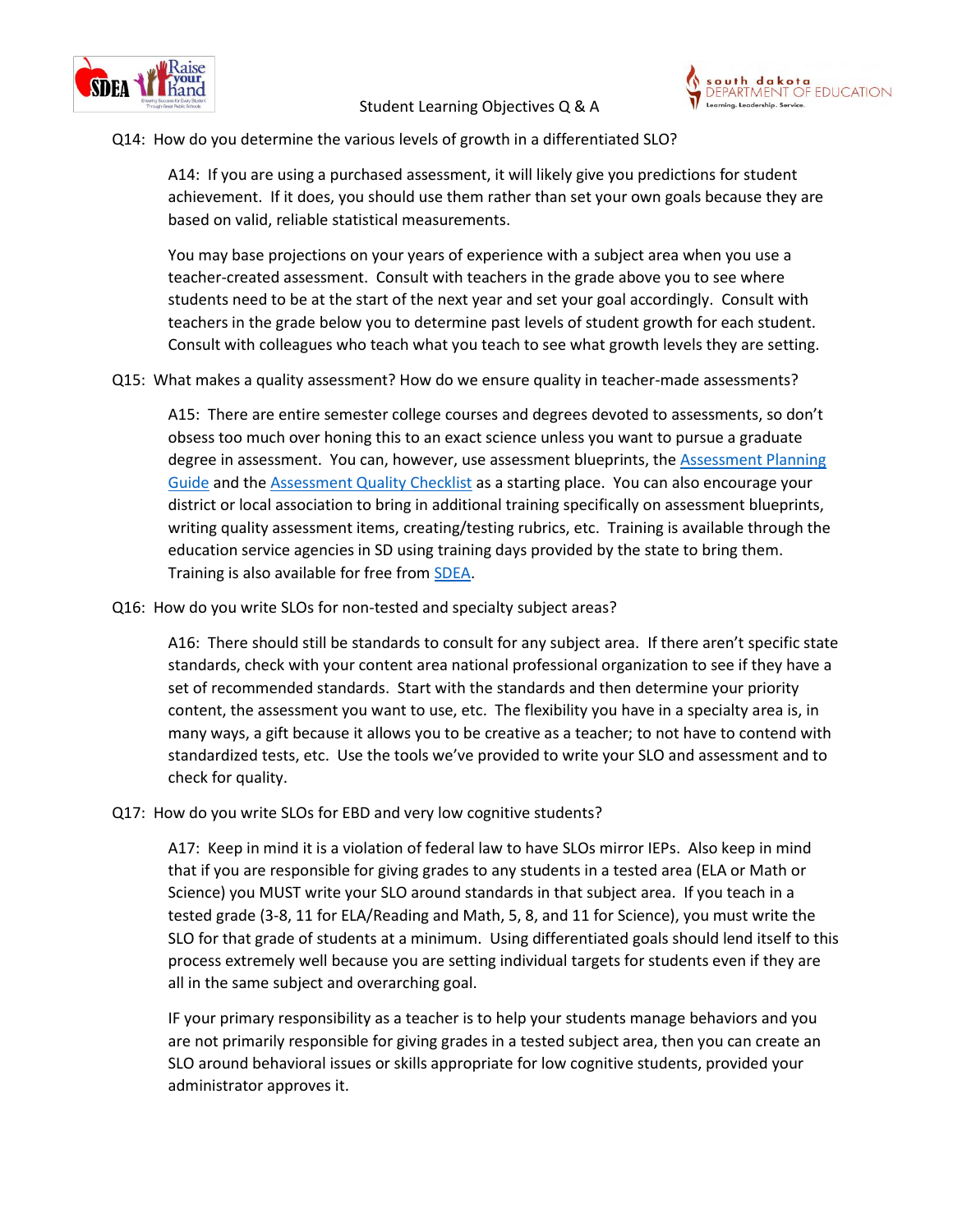



# Q18: Will there be subject-specific training for teachers?

A18: Nothing is planned, but schools have training days given to them each year from the state to bring in trainers from the Education Service Agencies. Have your administrator contact one of them to work with your school to set up specific training like this. There are also other resources available like th[e SDEA SLO Repository](http://www.sdea.org/home/sdeaslorepository.htm) to address specific subject area concerns.

Q19: Does your SLO have to go all year? What is the minimum amount of time SLOs can span?

A19: No. Your SLO should cover the time span you have your defined student population in the subject area your SLO covers. This could be a year in elementary grades, or a semester, trimester, or quarter in upper grades. If you have a transient population, or work with students who are in and out of your classroom/program in a few weeks/months, you write your SLO to cover that time span.

Q20: What should be the timeline for an SLO?

A20: That is a local/building level decision. However, your local association can bargain terms and conditions of employment. Ask to bargain the timeline or otherwise work with your district to establish approval deadlines, testing deadlines, number of components, etc. so that you know from the start what is expected and by what date.

Q21: Can we write an SLO for one section or must it be for all sections of the same course?

A21: The SLO is supposed to address all students in the defined group. If you are writing a differentiated goal, there is no reason why you could not include all students in all sections of the same subject, even if they were ability grouped. If your principal agrees to let you focus on one section, there is not any requirement prohibiting that at the state level—just recommendations that you not do that.

Q22: Can we see quality SLO examples that fit the criteria?

A22: Yes. Visit South Dakota Education Association's [SLO Repository.](http://www.sdea.org/home/sdeaslorepository.htm) Most of the exemplars there were created using differentiated goals.

Q23: How does someone create an SLO as a specialist or if s/he is not teaching a specific class?

A23: State regulations require that anyone who is assigning grades to students will write an SLO and the district will report how many teachers fall into each category (low growth, expected growth, high growth). This includes SPED teachers even if they are not teachers of record. In addition to the state requirement that all certificated teachers (including special education teachers) write an SLO, your district may decide to have other educators (education specialists) write SLOs as well, even if they don't fit the state's definition. That is a matter for local board or school policy, or for local negotiations. At any rate, you will need to come up with local criteria for how to write an SLO and measure success for those who don't fit into the state definition.